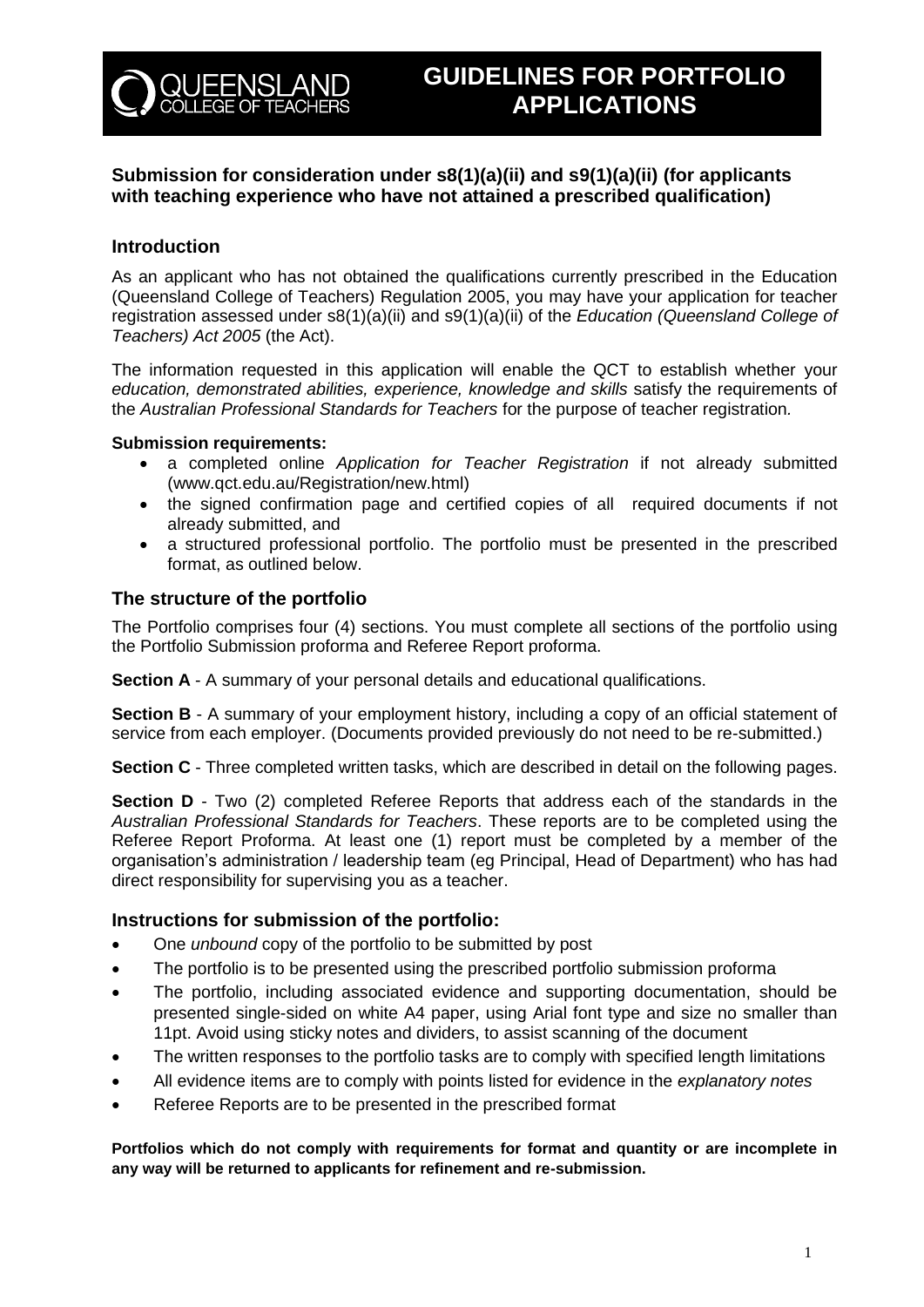

### **Eligibility for teacher registration**

Your eligibility for Provisional or Full registration will be assessed on the basis of whether you satisfy the experience requirement in the regulation, as well as the level at which you have successfully demonstrated achievement of the standards.

# **INSTRUCTIONS FOR PREPARING THE PORTFOLIO**

### **EVIDENCE REQUIRED FOR ALL PORTFOLIO TASKS IN SECTION C**

The portfolio presented must cover a broad scope of your knowledge, practice and engagement as a teacher. The goal is to demonstrate achievement of each of the seven Standards taking account of each of the descriptors. The description for each task must clearly refer to specific descriptors of the Standards and the evidence provided. A piece of evidence can address multiple descriptors.

### **For all tasks, each item of EVIDENCE needs to be:**

- labelled to identify the standard descriptors addressed and the task to which it relates
- selected to illustrate your achievement of the identified standards and descriptors for the task
- your own work or the outcomes of your work i.e.: a curriculum planning document, a sample of a learner's work, your written feedback provided to the learners, records of assessment moderation, or examples of modifications made to curriculum to cater for individual student needs
- able to be verified . (Please provide the name, position and contact details of a relevant person with appropriate/sufficient knowledge of your teaching practice who would be able to provide verification of the evidence).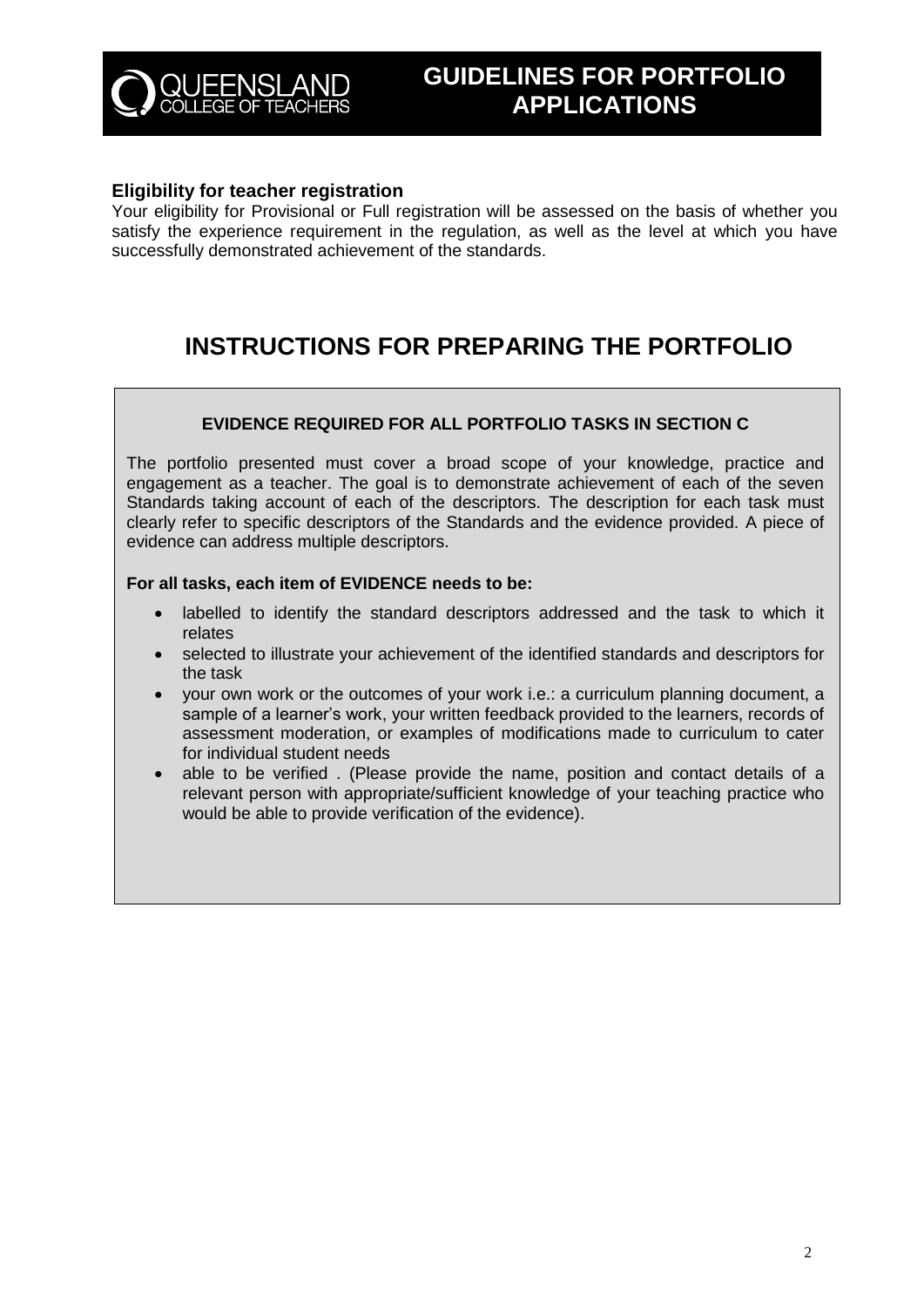

# **GUIDELINES FOR PORTFOLIO APPLICATIONS**

## **TASK ONE - DEMONSTRATED EXPERIENCE IN PLANNING AND IMPLEMENTING LEARNING EXPERIENCES AND ASSESSMENT, PROVIDING FEEDBACK AND REPORTING ON STUDENT LEARNING**

As an applicant for teacher registration you need to show (and provide supporting evidence of) how you meet the requirements for each descriptor of **Standards Three and Five** as well as **descriptors 2.2 and 2.3 of Standard Two,** of the *Australian Professional Standards for Teachers* at the Graduate or Proficient career stage. The description may be up to **three A4 pages** in length.

You are required to provide a concise, reflective and evidence-based description of a learning sequence (for example, 4-6 lessons) linked to an assessment task you have designed and implemented (evidence provided must be able to be verified). In this description, you should:

- include a reflective comment about how the learning outcomes for the sequence were identified and used in its delivery (accompanied by documentation if available);
- outline how student learning was assessed (with feedback provided) and reported on;
- indicate how the assessment of student learning influenced the learning sequence and/or was used in future planning (accompanied by documentation if available) and
- refer to the relevant descriptors of the standards and the evidence provided.

The key points in your description must be supported by evidence. The evidence should illustrate your approach to the design, implementation and review of the learning sequence and assessment task/s. Each item of evidence should be labelled to identify the standard descriptors addressed. Up to five (5) pieces of evidence may be provided. **This must include one detailed instructional plan, an assessment task and up to three other items of evidence.**

The other items of evidence could include:

- a document showing how the learning sequence was planned
- samples of learner's work emanating from the sequence of learning
- learning resources developed and used by the applicant in delivering the learning sequence
- extracts from your reflective journal
- learning materials modified for use with learners with special needs
- process/materials used to gather information on learners
- a sequence of three (3) or four (4) annotated photographs illustrating a learning activity
- notes from observation/s of teaching by an administrator or supervisor.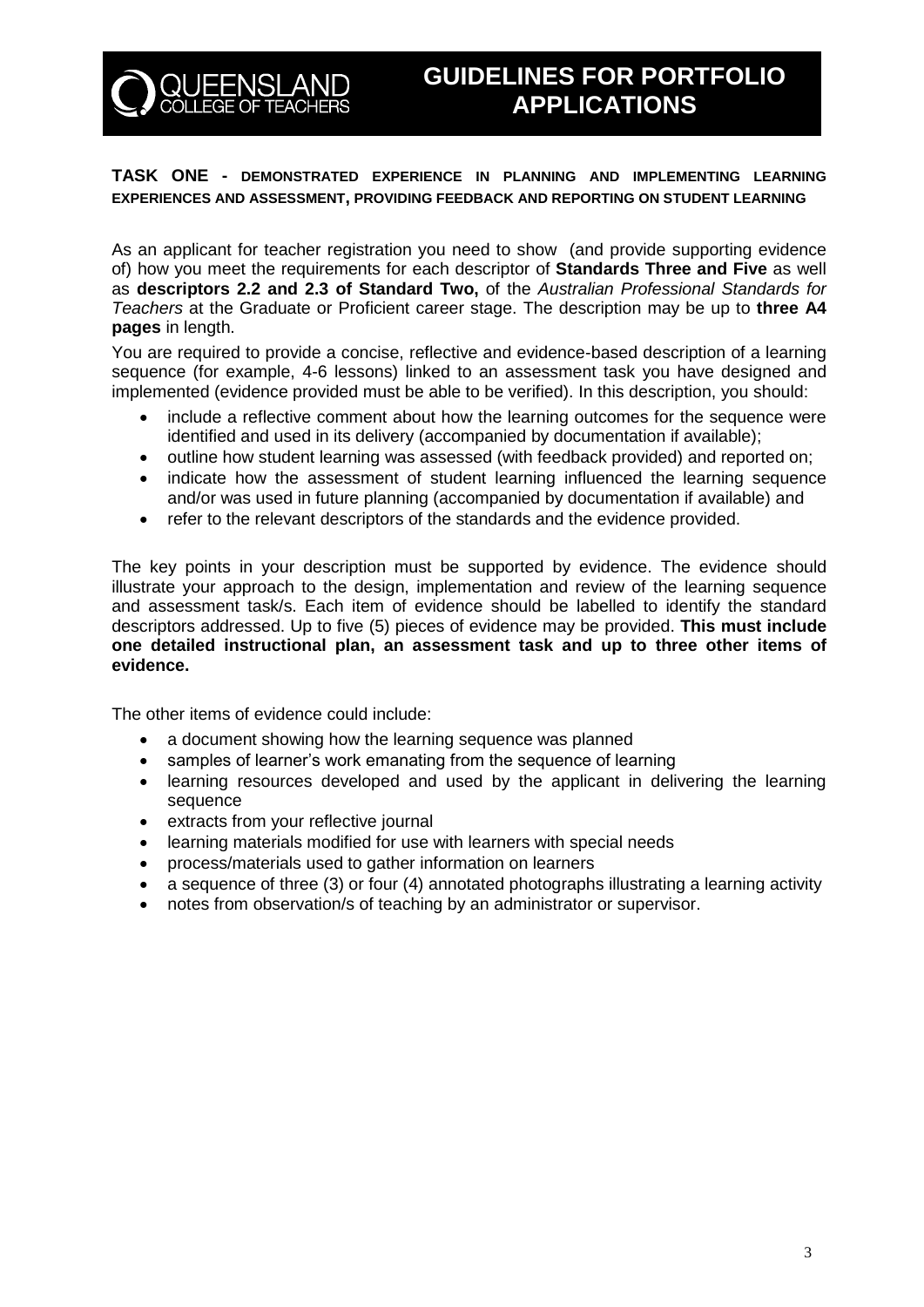

#### **TASK TWO** – **DEMONSTRATED AWARENESS AND EXPERIENCE IN ADDRESSING CONTEMPORARY CURRICULUM AND PEDAGOGICAL REQUIREMENTS RELEVANT TO SCHOOL EDUCATION**

In this section, you need to show how you meet the requirements of **Standards One, Two and Four** of the *Australian Professional Standards for Teachers* at the Graduate or Proficient career stage.

You are required to provide a concise, reflective and evidence based account, supported by evidence, of two or three different learning experiences (i.e.: a focused lesson involving an individual learner or a group of learners) that they have designed and implemented in a learning context. The learning experiences selected need to illustrate your capacity to demonstrate the standards listed above (1, 2 and 4).

In providing a description of each learning experience, which should not be more than **two A4 pages in length**, you are required to:

- describe the learning experience, making reference to the standards descriptors demonstrated throughout
- provide up to three (3) pieces of evidence that show how the relevant standards were met, and label the evidence to identify the standard descriptors addressed
- identify any problems or issues that emerged when implementing the learning experience and the approach taken to addressing these problems or issues.

It is not necessary that all three standards are covered in each learning experience. However, evidence provided must demonstrate that across the learning experiences, all descriptors of Standards One, Two and Four have been achieved. (Note: Descriptors 2.2 and 2.3 of Standard Two are included in Task 1.)

#### **Example: Learning Experience**

A teacher described a group decision-making activity focused on the priorities for Australia's overseas aid program. In the exercise the students were required to assess different aid proposals for a specific country and in groups decide which projects would be funded from a limited budget. The teacher then discussed the exercise with the class focusing on the relative advantages of long and short-term projects; who should make decisions about aid – the donor or the recipient; – and how the groups made their decisions.

The description of the learning experience was supported with annotated evidence to illustrate how the teacher:

- Used teaching strategies based on knowledge of students' physical, social and intellectual development and characteristics to improve student learning
- 2.1 Applied knowledge of the content and teaching strategies of the teaching area to develop engaging teaching activities
- 2.5 Applied knowledge and understanding of effective teaching strategies to support students' literacy and numeracy achievement
- 4.1 Established and implemented inclusive and positive interactions to engage and support all students in classroom activities
- 4.2 Established and maintained orderly and workable routines to create an environment where student time was spent on learning tasks
- 4.5 Incorporated strategies to promote the safe, responsible and ethical use of ICT in learning and teaching.